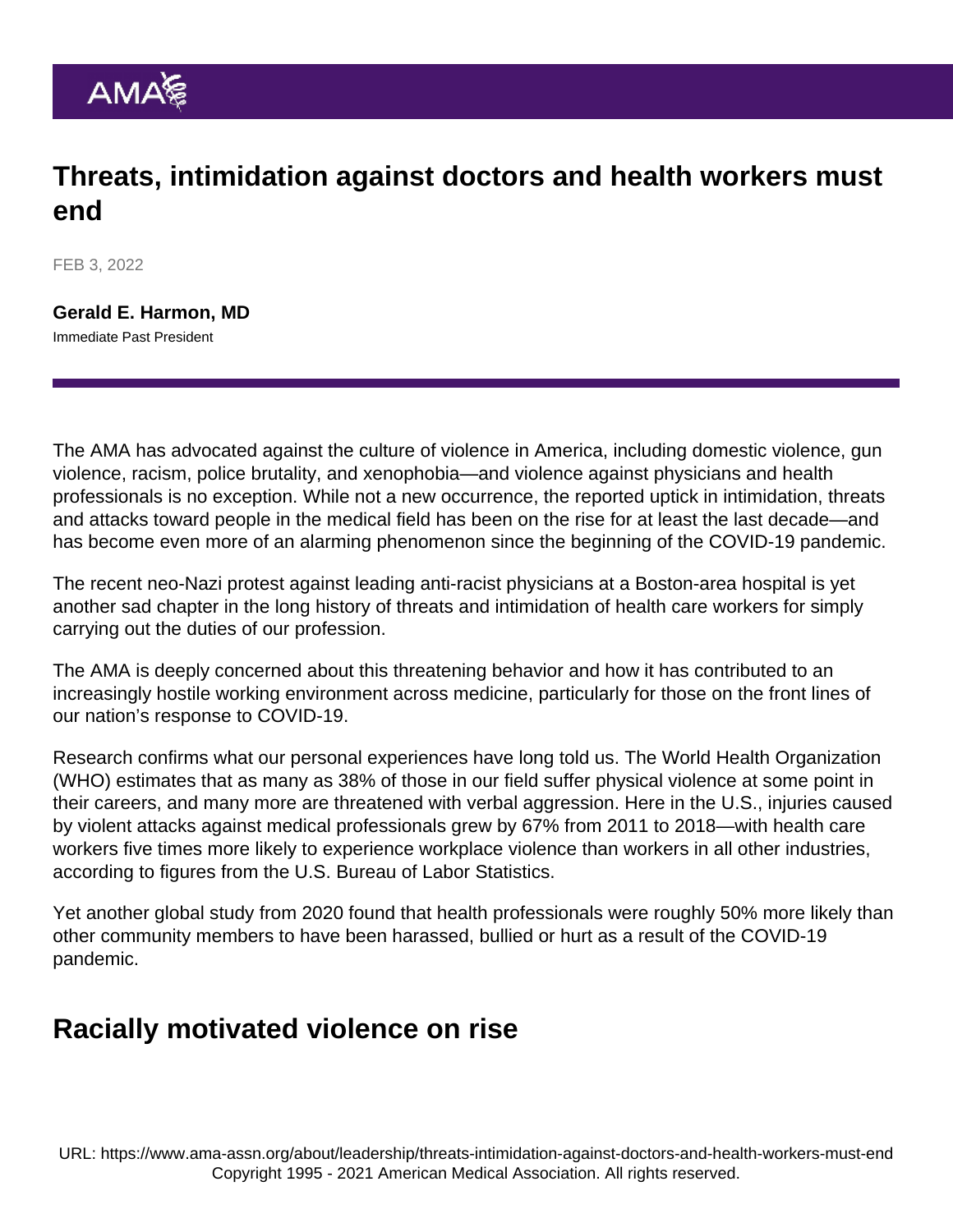Even more disturbingly, though racially and ethnically motivated violence is not [new,](https://www.dhs.gov/sites/default/files/publications/2020_10_06_homeland-threat-assessment.pdf) reports of verbal and physical abuse by white supremacists attacking the personal characteristics of health care professionals from historically and racially marginalized groups represents a deeper layer of racism.

Early in the pandemic, [the AMA warned](https://www.ama-assn.org/press-center/press-releases/ama-warns-against-racism-xenophobia-amid-covid-19) that xenophobic language around the SARS-CoV-2 threatened to further fuel discrimination and hate crimes specifically against Asian Americans, which were already a significant concern due to long-standing interpersonal and structural racism.

But as researchers have pointed out, while general workplace violence across health care is welldocumented, such incidents rooted in racism like the one recently in Boston are too often decontextualized and classified as "disruptive" rather than racial violence. This, the [authors](https://www.aadprt.org/application/files/8415/9243/1130/Confronting_Racial_Violence__Resident_Unit_and.14.pdf) (PDF) tell us, "represents a violent avoidance, silence, and complicity to the insidious nature of white supremacy, which is deeply embedded in the structure and culture of medical institutions."

COVID-19-related violence against physicians has also translated to the digital world, with recent [surveys](https://northwestern.app.box.com/s/15a3yvnjyb8bkv1j4jcmr20lcbrcqapw) indicating that at least one-quarter of reporting U.S. physicians having experienced attacks or harassment on social media on topics such as vaccines, guns, patient care, race, or religion. Another [survey](https://jamanetwork.com/journals/jamainternalmedicine/article-abstract/2774727) found that physicians reported experiencing not just verbal abuse but death threats, including a harrowing incident specifically cited where a Black woman physician reported being threatened with rape as a result of her work in civil rights advocacy.

Simply telling our colleagues in medicine to cope with harassment and menacing behavior is unacceptable. It is imperative that physicians and health professionals feel safe and secure, whether we're caring for patients or working to advance equity on a broad scale in our communities.

## We must protect those who heal

The AMA strongly believes that people in all workplaces have the right to a safe environment, out of harm's way and free of any intimidation or reprisal. Society needs to protect its citizens from individuals or groups that encourage and advocate violence as a means for resolving deep social issues. While it's clear that more work is needed to curb the incidence of violence against the medical profession, AMA policy puts us on this path to protecting the very people who devote their lives to improving the health of their patients—and the nation.

For example, in light of ongoing attacks on physicians and public health officials during the COVID-19 pandemic, the [AMA adopted policy in 2020 aimed](https://policysearch.ama-assn.org/policyfinder/detail/harassment?uri=/AMADoc/HOD.xml-H-515.950.xml) at improving the safety of—and condemning acts of violence against— physicians, health professionals, first responders and public health officials in society. This position joins a host of previously adopted policies aimed at [preventing violent acts](https://policysearch.ama-assn.org/policyfinder/detail/workplace violence?uri=/AMADoc/directives.xml-0-1753.xml) [against health professionals,](https://policysearch.ama-assn.org/policyfinder/detail/workplace violence?uri=/AMADoc/directives.xml-0-1753.xml) [addressing workplace bullying in the practice of medicine](https://policysearch.ama-assn.org/policyfinder/detail/workplace violence?uri=/AMADoc/HOD.xml-H-515.951.xml), and [standing](https://policysearch.ama-assn.org/policyfinder/detail/harassment?uri=/AMADoc/HOD.xml-0-4658.xml)